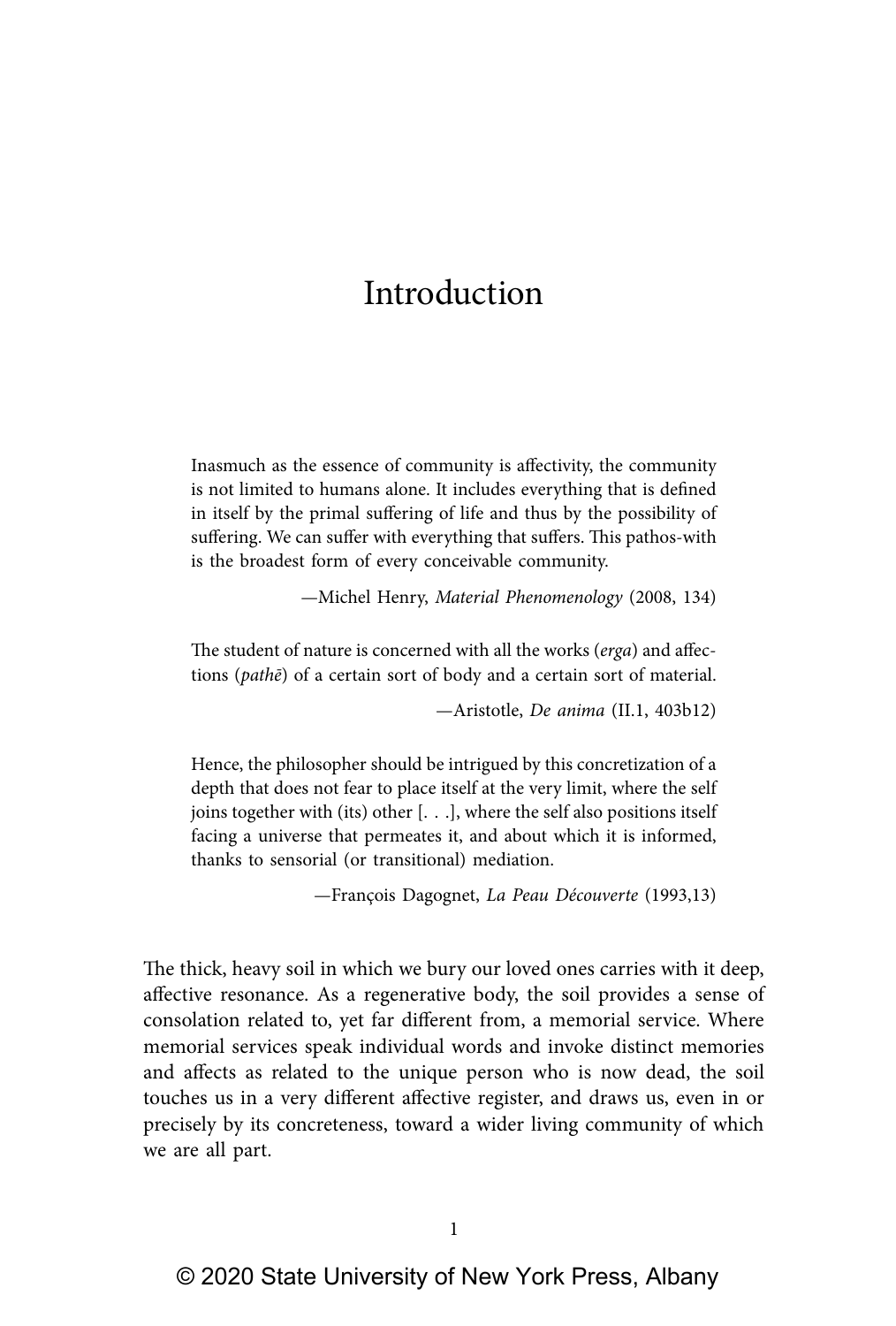The soil's distinct concreteness is what Aristotle might call—with a demonstrative—"some this" (tode ti): its particular density, its distinct feeling in one's hands and under one's feet, its smell, its weight, its texture.<sup>1</sup> For this reason, no burial is phenomenologically the same: even when occurring in the same place, even when involving the same burial ground or the same family grave, the soil's density, smell, weight, and texture vary in each case.

The figure of soil is an example of an interface that I investigate in this book, and its specific investigation occurs in the very last chapter. Like the other interfaces that I examine, soil offers me the opportunity to investigate the medium, the material in-between, the concrete interface where the main topic of this book—affectivity—lives and breathes. Soil, similar to the other interfaces I investigate, thus seeks to offer a localized, material place to engage affectivity, and simultaneously shows how every interface is not simply an existing place or surface, but a place of ontogenesis: always emerging, creative, porous, and fluid.

The benefit of focusing on the concrete interface is that the account of affectivity can be more flexible and faithful to the uniqueness of each concrete form of affectivity and can concretely show how and where ontogenesis takes place through affective responses. To exemplify: the material interface of a human living being (its skin) is not just the meeting place of exteriority and interiority, but a constantly emerging in-between where exteriority and interiority emerge and intersect. Every interface is material, but is also "more" than its current materiality in co-creating place, time, and being. For instance, the material genetic traces of previous generations (e.g., the cells of one's mother's mother) left behind by the placenta as organ of the in-between map collective time onto individual time and project beings accordingly into the future.

Contrasting soil, if only briefly, with the concept of "earth" may serve to explain what my account of interfaces and affectivity is trying to do in general and what it seeks to avoid. I seek to draw attention in this book to the concrete tangible interface that mediates and co-creates affective responses and emerging existences in ever new ways. In this, I seek to resist the tendency for certain forms of phenomenology to be overly anthropocentric or to overlook the concrete materiality—and related science—of the phenomena discussed. To illustrate: while my general phenomenological insights are indebted to Heidegger, what I am resisting in choosing soil over earth is Heidegger's focus on earth and his tendency to grasp earth along the lines of a native ground ("urgrund") or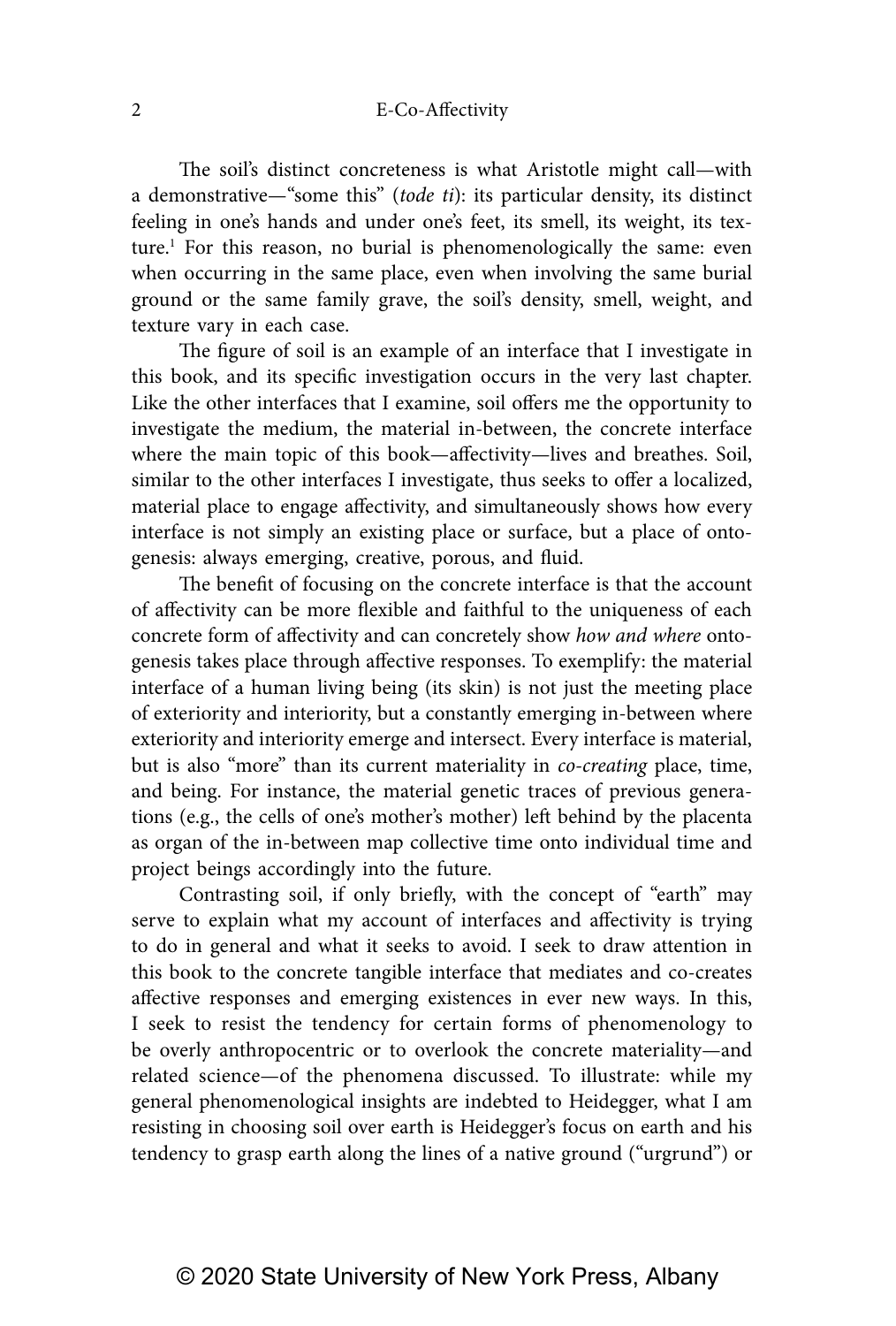"home"<sup>2</sup> specific to human culture, or to grasp it in quasi-mystical terms as the obscure ground of our abode: "the spontaneous forthcoming of that which is continually self-secluding and to that extent sheltering and concealing."3 Such renditions of earth are to me both too provincial (in the political and also in the anthropocentric sense), and simultaneously too ecstatic and transcendent.<sup>4</sup> It is for this reason that I focus on soil and its concrete, material, "messy" aspects: in being both local and global, in connecting the living and the nonliving, and in giving rise to a community of corelated beings rather than simply individuated beings, the focus on soil rather than earth allows for a different kind of philosophy of affectivity. It is an account of affectivity that stands at the interface, seeking to investigate how time and place and beings emerge as they are, concretely, being affected together.

As my initial account of the interface of soil here perhaps shows, my approach to affectivity through the figure of the material interface includes not only philosophy, but also science. This approach is in large part due to the three different, but ultimately converging, pathways that have inspired my intellectual career and this book. The first path—that of my interest in the topic "affectivity"—has the longest bearing in that it has been with me for nearly my entire adult life. It led as it were to my first academic "love" the study of medicine—and my consequent training as an MD. Ranging from the most mundane and treatable diseases to the most unsettling ones, those pathologies shifted my life's perspective and drove me inward toward reflection, seeking answers that the discipline of medicine could not offer, even if it provided sound treatments. Enter the second pathway: that of my formative years in graduate school in philosophy and a direct encounter with Aristotle, whose thoughts on *pathos* took me in and surprised me in terms of depth and breadth. His categorical distinctions, his phenomenal observations of particulars, and his endoxic approach enveloped me and became my world for many years. This second path could not have been as productive and rich in meaning had it not been for the third: my sustained immersion in Continental Thought, and especially the encounter with Heidegger's early lecture courses and his ability to make Aristotle speak to so many actual phenomena and topics in continental philosophy today.

Eventually, these pathways cross-fertilized themselves, also sparked by a new attempt to find my own voice and immersion in recent publications on new materialism.<sup>5</sup> I sought to make my continentally inspired reading of Aristotle relevant to contemporary scientific studies of plants, animals, pregnancy, and humans. Inspired by new materialism's turn to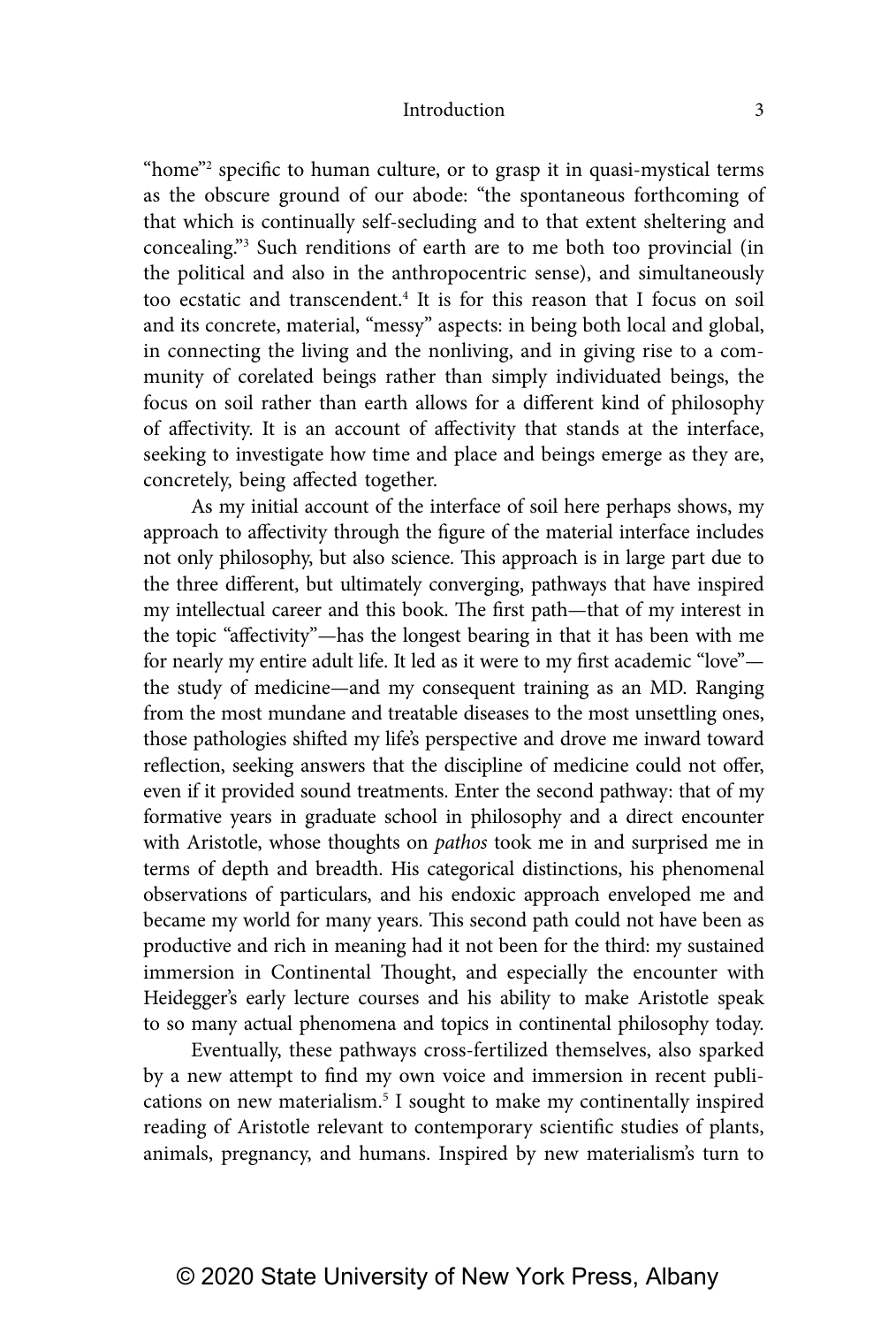the intricacies of bodies, I recovered my passion for reading scientific studies in my attempt to uncover the various tiers and kinds of affectivity in living beings. Along the way, Aristotle's categories remained in sight, but a distinct need made itself pressing: to acquire distance from them, to read them more playfully and more deconstructively, and to use them with care and sensitivity. Thus was born a book whose title would no longer find its center of gravity in Aristotle (as envisioned in the work's original title, Rethinking Affectivity with Aristotle), but centrally turned to the matter, that is, E-Co-Affectivity, itself.

As I was pulled more and more to the phenomena themselves, I felt the distinct desire to address this topic not only on the level of conceptual analysis, but also on the level of personal affect, if only briefly, at the beginning of each chapter. The affective charge of such autobiography has many purposes: it announces the topic in a formulaic fashion, it reaches out to connect to the reader on a personal level, and it simultaneously emphasizes in its affective charge the very content of the book's topic: that affectivity can never be understood without this felt dimension, and that each interface and topic as I address it is also lived and made known in multiple ways.

 $\sim$ 

The title of this book, E-Co-Affectivity, while fitting, still sits somewhat uneasily with me. The reason is that the term "affectivity" is too much associated with philosophical idiom, and does not have direct resonance and coinage in colloquial language: we may use associated nouns such as "liking" (or "affection") or verbs such as "to affect," but the broader cohesion and immediate, intuitive appeal that I seek in the term "affectivity" is absent.<sup>6</sup> This is unfortunate, especially as this monograph draws on an immediately recognizable, central phenomenon of all lives: the fact that all living beings—including human beings—become who they are through interaction and reciprocity with that which affects them as mediated by the interface.

I use the term "affectivity" within a wide spectrum of meanings, similar to the Greek term pathos. In terms of etymology, our term pathos originates in the ancient Greek root πάθος (suffering, feeling, passion, illness, qualitative change) and παθ- is the stem of πάσχειν, to suffer (which is of unknown origin).<sup>7</sup> I have often wondered: if we could only reinstate and reemploy the Ancient Greek term pathos<sup>8</sup> and its verbal cognate paschein, then that would really capture the broad range within which I seek to grasp the fundamental affectivity operating in all forms of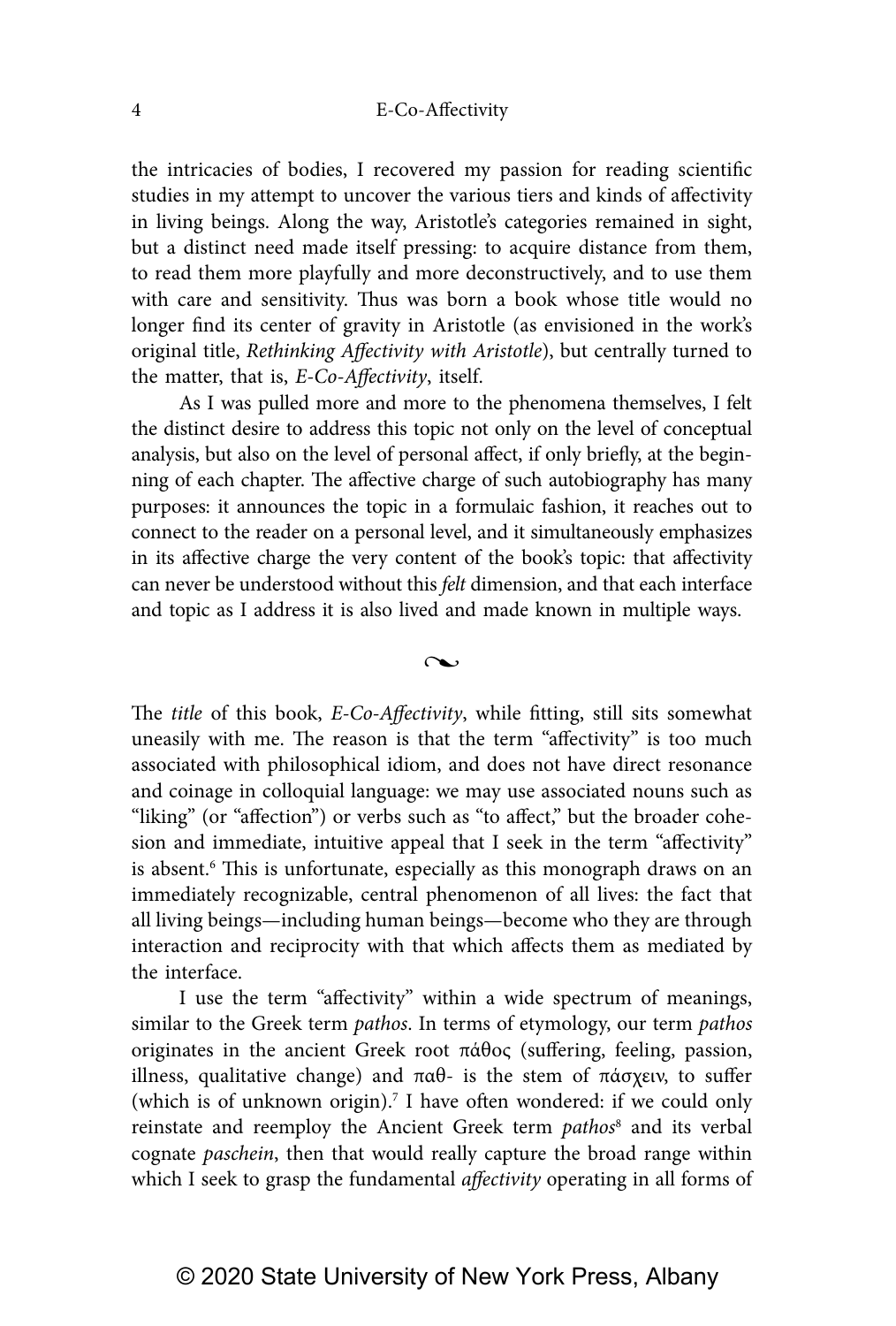life. Reaching in meaning from incidental change and emotion to illness and excruciating suffering, the term pathos covers an amazing array true to the dynamics of life's emergences and transformations. Unfortunately, however, pathos has lost its broad scope in our current use of the term, since as used now, pathos refers mostly to the (rhetorical) appeal to emotions such as pity and sadness.<sup>9</sup> Still, *pathos* found its way into the subtitle of this book as a nod to the historical background and conceptual riches it provides to the concept of affectivity.

Thus, focusing on its definition, "affectivity" covers a broad terrain, similar to its Greek root pathos, and can include such things as illness, suffering, qualitative change, and emotion. Central to the concept of affectivity is a complex kind of causal relationship. Instead of seeing affectivity merely in terms of the passive effect of a cause, the kind of affectivity I propose puts at its center stage the receptive, responsive power of living beings to react to what happens to them, which may include their ability to participate in, and shape, how they are affected. Thus, this conception of affectivity can be understood as a kind of responsiveness or reactivity to the world. My account of affectivity speaks both to the ability to be affected and the ability to affect, and the complex relationship between the two.10 It recognizes that, on an organic level, living beings become who they are through mutual interaction with, and strategic affective responses to, that which affects them.<sup>11</sup>

With the term "e-co-affectivity," I seek to emphasize that affectivity neither occurs in a vacuum nor pertains to singular, discrete entities: it implies a certain place or milieu (hence "eco," as in the Greek "oikos") and connection to others (hence "co"), whose mediation may have either destructive, or constructive, or ambiguous effects. The hyphenation I use speaks to the fact that the influence of place and community cannot be tightly distinguished from the happenings of affectivity as such: they are rather aspects of one phenomenon in which they participate: e-co-affectivity. And while in many chapters I provide a descriptive account of the effects of the milieu and community within which affectivity takes place, the fifth chapter adds to this a prescriptive, ethical lens in that it seeks to formulate a new epoch beyond the anthropocene that is sensitive to the larger ecological, communal concerns at stake.

 $\sim$ 

In terms of *significance*, the turn to affectivity is important because it speaks to the fact that all living beings become who they are through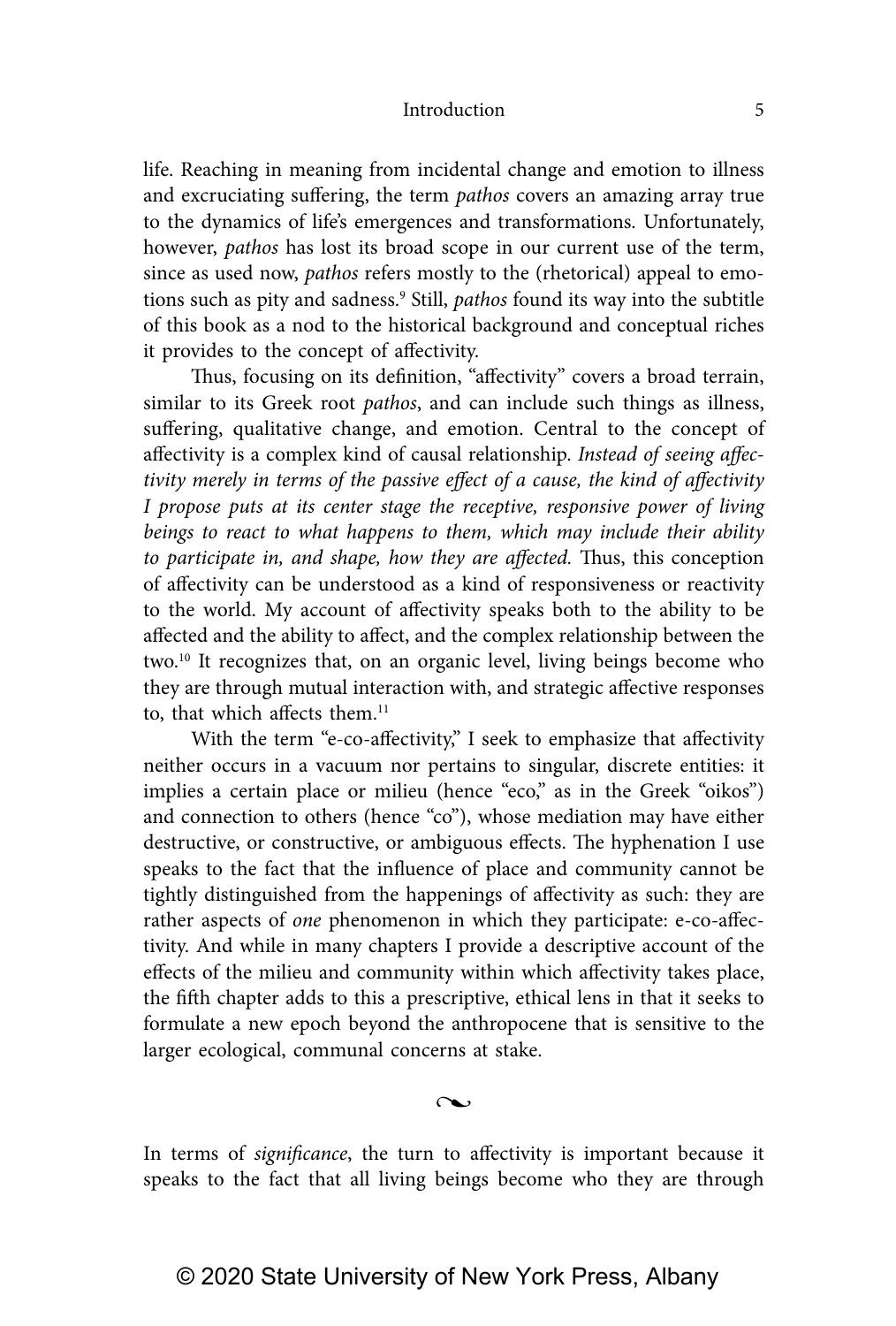reciprocity with that which affects and moves them. We need only to think about processes of generation, of being born, of being fed, addressed, and cared for,<sup>12</sup> to instantly recognize this affective dimension of our lives.<sup>13</sup> By turning to affectivity we acquire a fuller and deeper insight into the underpinnings of how living beings are always in motion, that is, how they come to be, grow, interact, react, suffer, and die. This focus is much needed to complement, if not strategically undermine, modern philosophy's focus on static and insular activity, autonomy, and disembodied freedom. And twentieth-century continental philosophers such as Heidegger, Levinas, and Butler have provided important conceptual tools—through concepts such as Befindlichkeit, thrownness, the face of the Other, radical passivity, and precarity—to break through modern philosophy's shortcomings in this respect.

Still, those conceptual tools can be sharpened and adjusted, and E-Co-Affectivity in that regard both builds on certain ideas of above-mentioned theorists and refines and adjusts others. For instance, while Heidegger prioritizes within his account of affectivity the question of being and the question this poses to individual Dasein, my account of affectivity emphasizes becoming over being, and points toward communal rather than individual becoming for its central focus of action. These shifts—from being to becoming, and from individual to community hold ethical implications as well, in that they focus our attention on the emergent co-relationships between beings and ask for considerations of an e-co-political climate in which the various forms of affective lives and their interdependence are given a chance for transformation. This is in line with what Barad has called an ethics of responsivity, which concerns "responsibility and accountability for the lively relationalities of becoming of which we are a part."14 And, as Michel Henry conveys, the essence of community lies in a constitutive pathos-with:

Inasmuch as the essence of community is affectivity, the community is not limited to humans alone. It includes everything that is defined in itself by the primal suffering of life and thus by the possibility of suffering. We can suffer with everything that suffers. This pathos-with is the broadest form of every conceivable community.15

Following Barad's and Henry's insights, in this book I will try to show how community, which I define very broadly as "life in association with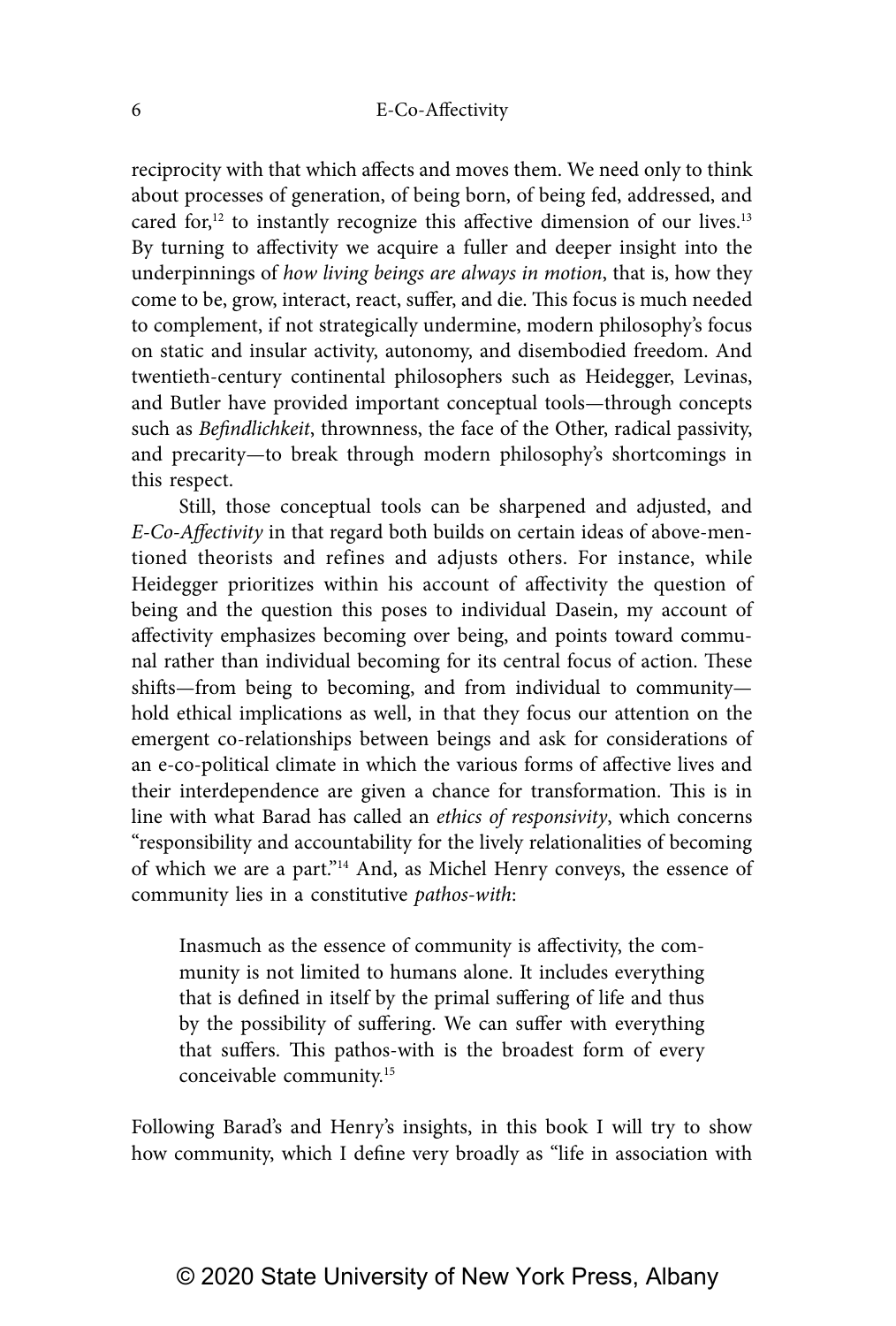human and non-human others,<sup>"16</sup> is best to be grasped along the lines of co-affective-emergence as mediated by a material interface, and that our ethics should be responsive to the co-affectivity at the heart of this community.

While the articulation of the need to address the meaning of affectivity is all but new and has been integral to twentieth- and twenty-first-century continental thought and its so-called "affective turn," what is innovative about this book is thinking through the concrete, living places where affectivity happens. In this, the book does not so much engage with the thoughts on affectivity by thinkers such as Butler, Heidegger, Irigaray, and Sloterdijk in their own right, but rather focuses on the meaning and productive results of this engagement in the context of specific living beings. Additionally, by drawing on a broader and deeper spectrum of affectivity in line with Aristotle's usage and as applied to multiple forms of life, I move explicitly beyond a narrow, psychological interpretation of affect as passion, mood, feeling, and emotion. This allows me to seek intersections among various forms of affectivity and to place them within the larger context of ecological concerns, thereby allowing for a productive place to rethink and reconstitute the meaning of specific forms of affectivity within the larger context of e-co-affectivity.

Hence, the contribution of this book is to articulate and unlock the meaning, depth, and complexity of affectivity in living beings, ultimately focusing on the very materiality of the interfaces that co-generate and co-constitute those living beings. Interfaces separate, mix, and generate two universes as they meet "within."<sup>17</sup> Interfaces provide material conditions that generate certain forms of being; simultaneously, they are never static but prone to change, creativity, and (individual, species, and communal) engineering.18 For instance, in my account of human skin, I show that the sapience and sentience attributed to humans has been informed, from the earliest beginning, by the interaction of internally emergent and externally emergent factors in the changing interface that became human skin.

The benefits of such a situated focus on affective ontologies are many. For one, instead of a generic discourse on affectivity, the ontology I provide through mapping affective responses can be more flexible and faithful to the uniqueness of each concrete form of affectivity. Second, such a situated discourse can concretely show how and where form, abstraction, and choice emerge out of affective materiality (e.g., on the level of the individual, the species, the community, etc.). Third, this focus brings to the fore aspects of local ontogenesis and spatiotemporal synthesis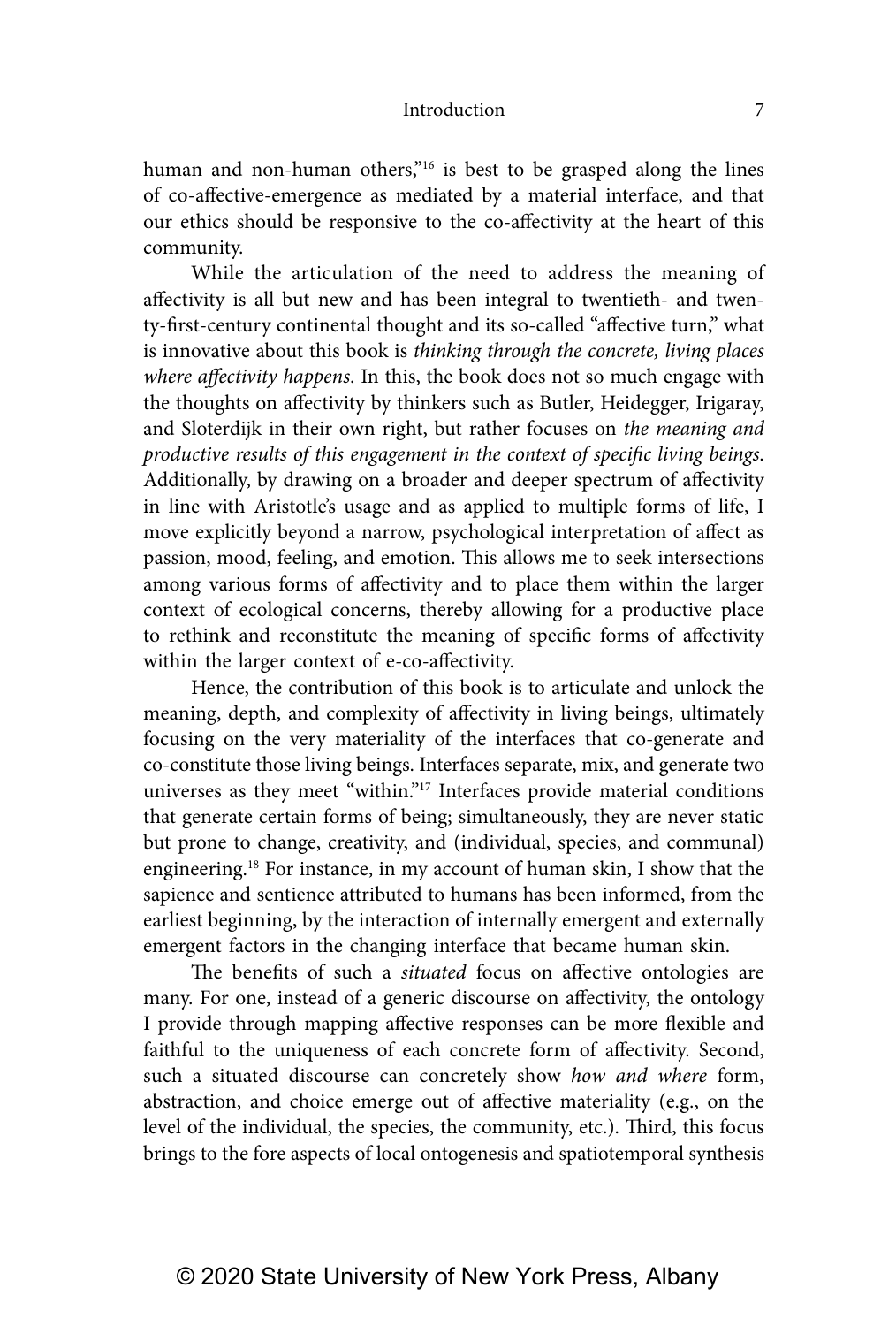that crucially inform the work of affective interfaces. Fourth, this book seeks to think through different categories of affective change and tries to show how they may interact and contaminate each other on the local level. For instance: to what degree can incidental, qualitative change be distinguished from change on the level of the underlying substance, and to what degree can change on the level of *aisthēsis* be distinguished from qualitative change exactly?<sup>19</sup> Thus, this book demonstrates both the need for using such categorical inventions and the need to "break them down." This deconstruction is aimed so that, as Haraway puts it, "richer and more responsive invention, speculation and proposing—worlding—can go on."20 In short, I seek to use categorical distinctions that are not fixed but open to revision, aiming for a more refined grasp of phenomena productive not only on the level of theory, but also with regard to our ongoing practical interactions with human and nonhuman others.

 $\sim$ 

The structure of the book follows the need for a situated focus on affective ontologies. Accordingly, it is divided in chapters, each of which analyzes different forms of affectivity in different life forms. The book begins by focusing on plants, moves on to discuss touch in bird feathers, considers next the ontogenetic boundary that is the human placenta, and uncovers the meaning of the skin as sapient and sentient interface crucial to human affectivity. While this movement from plants to nonhuman animals to human animals might suggest a scala naturae, this book seeks to disrupt such an ontological or ethical hierarchy. In each chapter, my goal is for my analysis to acquire complexity in its own terms, and to do justice to each form of life examined, with possible moments of intertwinement and cross-pollination with other analyses. And, by ending this book with the figure of soil as a messy, porous, un-grounding ground, I foreclose any avenues that could suggest a prioritization of human sapient affectivity; instead, soil serves the purpose of pointing to a broader material interface that emphasizes relationality and mediation among various forms of life as well as relationships to the inorganic, without prioritizing any.

In fact, precisely by appearing to be dedicated to hierarchized groupings as found in the Aristotelian tradition, while actually analyzing each form of life at the level of the concrete, material interface, this book is uniquely qualified to undermine the power of hierarchy and point at the equalizing power of matter, without giving up on agency, $21$  or on nuance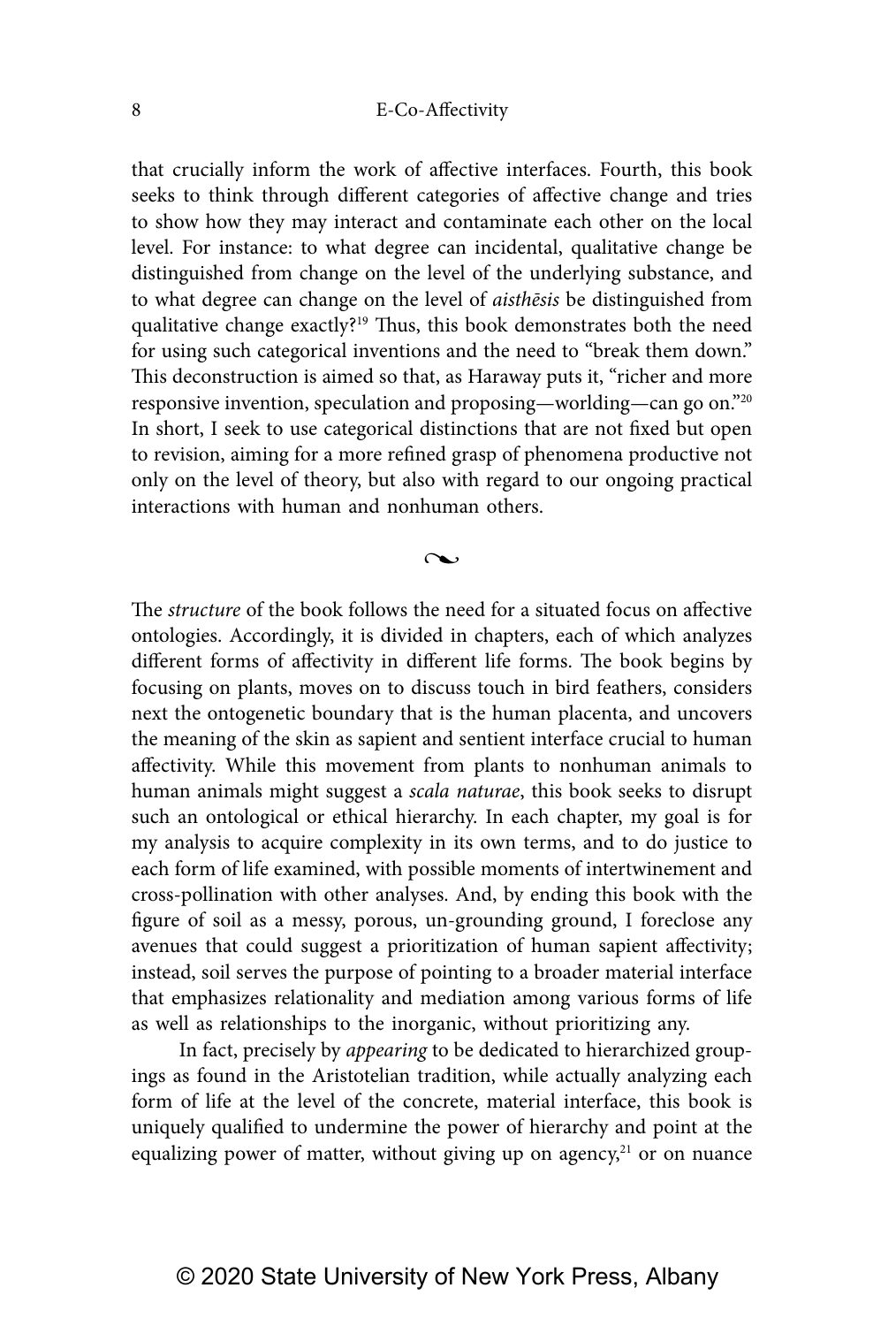and distinctions<sup>22</sup> among strata and falling back into pure *adequatio* among the various forms of life.<sup>23</sup> While we can distinguish certain similarities and differences in the affectivity of living interfaces, such as those of feather and human skin, the difference or complexity in strata can themselves not be evaluated in terms of better or worse.<sup>24</sup>

The fifth, and final, chapter of this book is different from the previous four. It does not focus on one particular form of life, although it does highlight one particular material interface: soil. It seeks to sketch the outlines of a new and robust sense of e-co-affectivity that is both deep and broad in ethical and political appeal. If we take threats such as climate change seriously within our living, singular eco-sphere, $25$  then a politics of e-co-affectivity needs to warn against the reduction of and threat to its symbiotic communities. Ultimately, I focus on the material interface of soil as a place to produce and engineer a new epoch beyond the anthropocene. The soil's ontogenetic powers and its complex inner workings provide the locale for us to engage with emergent potentialities and to create more porous and enduring ways to form new communities.

The *research questions* that drive the investigation of affectivity in this book focus on examining the kinds and modalities of affectivity, how they relate to each other, and whether—by interacting—there might be risks of (productive) contamination, conflation, and deconstruction. This means, for example, that the chapter devoted to plants (chapter 1) examines both the positive, affective force of growth, as well as the potentially negative affective force of illness and trauma. For the chapter on birds (chapter 2), this involves an investigation of sensitivity in the form of touch, and thinking through the ways in which touch is a unique form of affectivity yet also indicative of other forms of affectivity.

 $\sim$ 

However, given that forms of affectivity can be modified, communicated, and shared, my analysis also seeks to move beyond an assessment of affectivity simply in terms of binary values, such as positive or negative, and incidental versus substantial. My analysis, rather, seeks to provide evidence for categorical contamination between kinds and modalities of affectivity, thereby uncovering not only further semantic complexity to the present but also providing alternative pathways for becoming anew.

Another research question turns on the need to capture affectivity beyond the passive-active bifurcation. In his Categories, Aristotle casts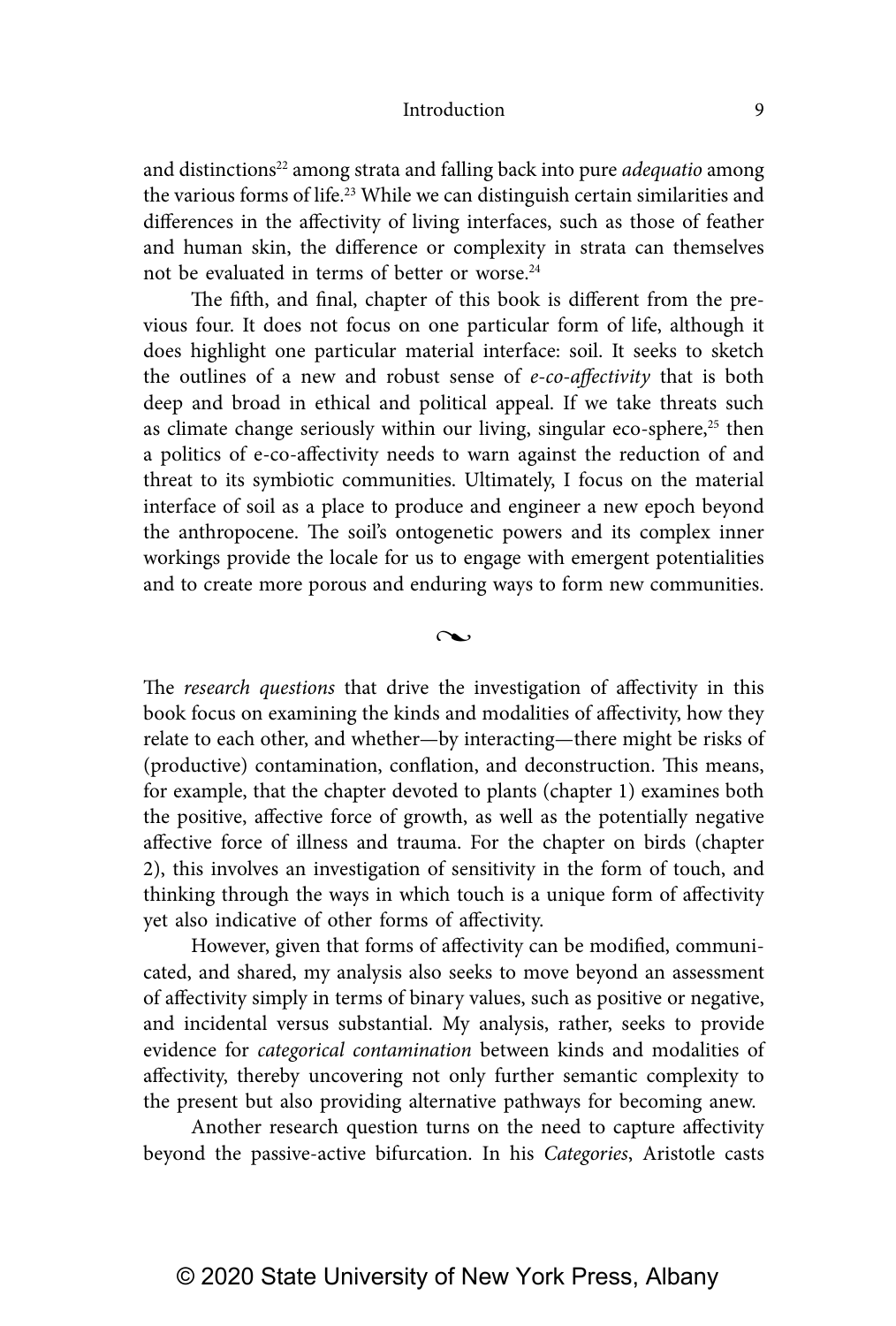motion in terms of the correlated categories poiein ("to act") and paschein ("to be affected," "to be acted upon").<sup>26</sup> What would an alternative ontology of motion, one that is no longer subject- or action-oriented, and one that allows for dynamic and flexible ontogenesis, look like? Might the middle voice be an attractive alternative, and, if so, why and how might it be particularly productive for plants (chapter 1)? Would it allow us to move away from the centralized singular and allow us to cast affectivity in terms of polyphonic communal places that generate meaning? And what might be the weaknesses of the middle voice: might the "zone of indistinction" it suggests not all too easily lead to a flat ontology and ethics, contrary to the ethical and political e-co-affectivity that may be needed for a future beyond the anthropocene (chapter 5)?

When thinking through the *locality* of affectivity, the issue of the meaning of the boundary and the concrete place of the in-between come to the fore. This raises the following questions: What can interfaces such as the interstitial space between feathers (chapter 2), the placenta (chapter 3), and skin (chapter 4) tell us about affectivity and place- and time-making? How can living interfaces allow for the emergence of form and transcendence? And more generally: How does an account of affectivity articulate the immanent unfolding of form and meaning through matter?

When we further explore such interfaces, the following questions emerge: How can animal identity be born out of difference in mediation with this interstitial space? How can pain, trauma, and social, evolutionary, and intimate practices leave their traces in this space (chapter 2)? What can the placenta—if articulated correctly as the exemplary generative organ of the in-between—teach us about ontogenetic affectivity? And can we discern further material traces of its constitutional work, perhaps in our living physiology, pathology, and social relationships (chapter 3)? And what happens to our understanding of human affectivity if we zoom in on the uniquely human material interface of bare skin? In what way does this affective, sapient inter(sur)face (re)create our time, place, and being? How does it foreclose or open up future possibilities (chapter 4)?

Finally, given all these different forms of affectivity, how can we think of affectivity on a larger, ethical, and political level, one that aims beyond the here and now and that we may call (synthetically and provocatively) that of e-co-affectivity beyond the anthropocene? How may we think through the web of affective relationships without denying the uniquely human task to shift in affective response and act and feel differently in light of our current environmental predicaments (chapter 5)?<sup>27</sup>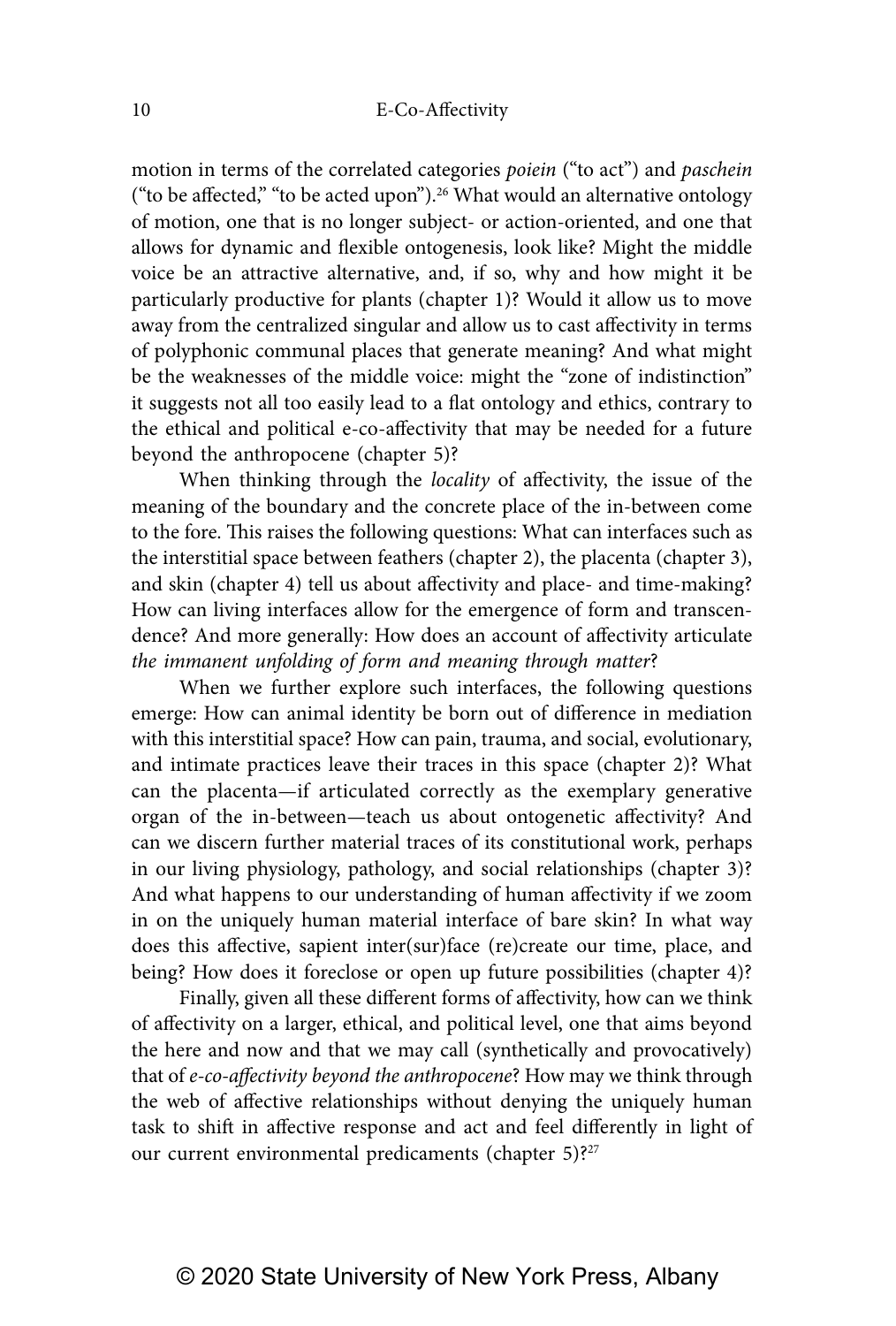$\sim$ 

In terms of its methodology, E-Co-Affectivity makes use of concepts in twentieth- and twenty-first-century Continental Thought in conjunction with insights from Aristotle, but does not engage with those concepts on their own terms. Rather, borrowing categories and schematic abstractions from both Continental Thought and Aristotle, I seek to draw close to and clarify life's affective phenomena. Accordingly, each chapter needs to vary and experiment with such abstractions to speak to the specifics of the subject matter. By providing different analytic tools in each chapter, I seek to employ a flexible, conceptual apparatus that can do justice to what the logos of the phenomena demands.<sup>28</sup> Exemplifying, the chapter on the placenta will benefit most from conceptual accounts and critiques of mimesis and place-making, while the chapter on birds will benefit most from a deconstructive reading of Aristotle's account of pathos and aisthesis. Thus, while weaving a story about affectivity in various life forms, this book seeks to prevent each chapter from being too quickly assimilated into a general story about affectivity as such, and seeks to outline the uniqueness of each account as far as possible toward what I call *provisional* ontologies—provisional insofar as the ontologies I describe are based on our access to the phenomena, and are changeable given the flux of reality and constant ontogenesis.

Given the need for each chapter to vary and experiment with abstractions as prompted by the subject matter, my engagement with sources in the phenomenological tradition will offer an eclectic selection, based in part on what each chapter, and each interface, appears to demand. This means, for instance, that for the chapter devoted to skin I incorporate less frequently cited thinkers such as Dagognet and Serres, over against more well-known accounts of "flesh" by Merleau-Ponty, to acquire depth and precision in analyzing skin. And for the chapter on soil, which seeks to engage the notion of compassion within a broader, material, ecological context, I pull from thinkers such as Haraway, Stengers, and Stiegler, rather than appealing to the more conventional phenomenological account of Heideggerian "earth."29

In relation to the field of "affect studies" or "affect theory," my work on affectivity shows affinity with some of its approaches, especially where it turns to the body, such as Clough's emphasis on the body and emotion as part of what she dubbed the "affective turn,"30 as well as her focus on "affectivity as a substrate of potential bodily responses, often autonomic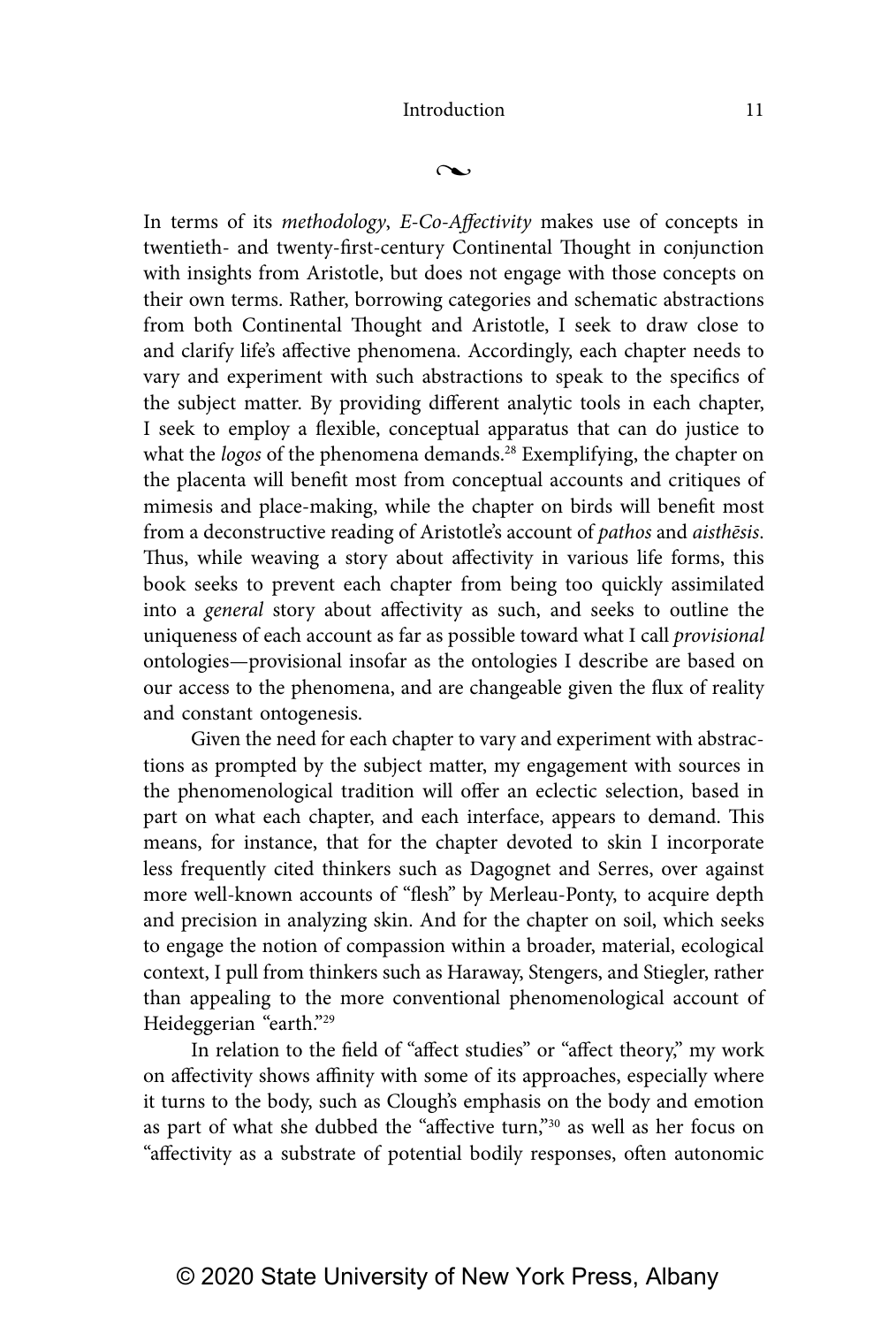responses, in excess of consciousness."31 Similarly, I am sympathetic to Brian Massumi's work Parables for the Virtual, which, in drawing on Deleuze's reading of Spinoza, offers a theory of affect that is explicitly embodied: he defines affects as "virtual synesthetic perspectives anchored in (functionally limited by) the actually existing, particular things that embody them."32 Since my work draws toward the embodied concrete affectivity of various forms of life, my approach has less affinity with that strain of affect theory that turns to affect in the more narrow sense of emotion or feeling, $33$  and specifically as felt by humans, $34$  even as such theory speaks with nuance of the complex and "sticky" nature of affect, as Ahmed for instance does in defining affect as "what sticks, or what sustains or preserves the connection between ideas, values, and objects."35

Since this book investigates affective responses, and specifically as emerging in different kinds of living beings, it also invites comparison with theorists that draw on affect as embodiment and extend this thought to the broader ecological community. For their historical lineage, such theorists often follow "the line of thought from Gilles Deleuze and Félix Guattari back through Baruch Spinoza and Henri Bergon."36 One recent instance of work that examines affect in Spinoza and connects it to the wider ecological community is Hasana Sharp's Spinoza and the Politics of Renaturalization. This book traces Spinoza's thought on affect and the community of affects, and understands human vulnerability along the lines of vulnerability in beasts, rocks, and vegetables, aiming to facilitate "social harmony and political emancipation."37 In Sharp's view, what follows from Spinoza's account of action as affect is that "human action is not an individual exercise but the consequence of an enabling affective milieu, comprising infinitely many human and nonhuman forces."38

While my approach to the question of affectivity in different forms of life thus converges with aspects in affect theory that focus on the body and that trace its historical lineage through Spinoza scholarship, and aligns strategically with projects such as Sharp's that analyze affects as part of a wider account of both human and nonhuman forces, my trajectory is distinct in that it takes its origin in Aristotle. Using Aristotle to conceptualize affectivity in various life forms is refreshing given the more prevalent usage of the Deleuze/Spinoza trajectory, and has various advantages, which I outline here.

First, in the figure of Aristotle we find a thinker who has always embraced the concrete phenomena of life. This is especially the case if we read Aristotle through the lens of Heidegger, who interprets Aristotle as a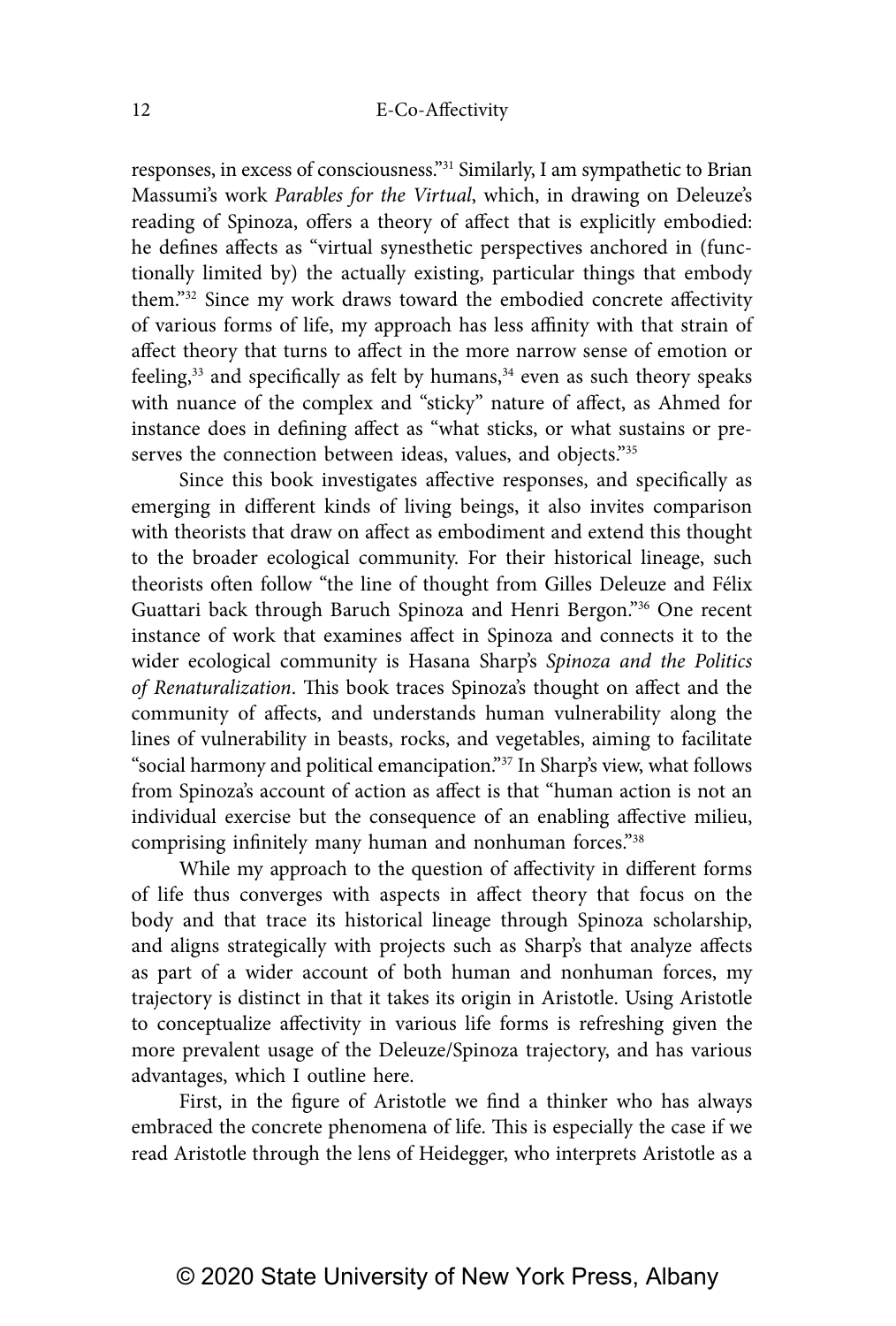thinker of life-in-motion.39 For instance, in his 1924 summer lecture course Basic Concepts of Aristotelian Philosophy, Heidegger encourages us to trace the meaning of Aristotelian concepts back to their "indigenous ground" (their Bodenständigkeit) rather than through their formal definitions. This original ground is primarily not theoretical, but experiential, according to Heidegger, and lies "in the commerce of life with its world."<sup>40</sup> This has made it possible to make Aristotle's categories more conversant with phenomenological interests in the changeable nature of living beings, which allows us to move Aristotle's philosophy in the direction of a more fluid ontogenetic metaphysics.41 Additionally, with Aristotle's interest in concrete observations and science, we find good transition points to integrating science and concrete phenomena discussing all forms of life.

Second, my reading of Aristotle will seek to think with Aristotle against Aristotle (similarly to how Habermas has urged to "think with Heidegger against Heidegger"), so as to think along routes that have been inspired by Aristotle, but are not necessarily Aristotle's. A return to Aristotle may help us in rethinking both some of the problematics at the root of the concept of affectivity as well as what, in its current reformulation, may have been forgotten and what may bring us forward. By reading Aristotle carefully and with nuance, through the method of "affirmative deconstruction,"42 as Bianchi proposes, we may reclaim some of Aristotle's insights that are relevant and helpful for our current day (for instance, his account of the constitutive nature of touch, and his account of direct and indirect co-suffering), while problematizing others (such as his account of the active-passive distinction and the various hierarchical stratifications of affective change).

Notably, the conceptual turn I make in this work to Aristotle (and, to a lesser extent, Plato) not only functions to structure my engagement with contemporary questions, but also serves to *add* to the study of Aristotle and Plato, namely by showing their relevance and how contemporary questions can uncover forgotten or new aspects to their accounts. For instance, my discussion of the phenomenon of aisthēsis in chapter 2 relies on some of Aristotle's pertinent ideas regarding the centrality of touch, but contemporary questions I ask also show problems in Aristotle's analysis and the need for Aristotle scholarship to rethink categorical distinction along the lines of what I call categorical contamination.

Third, my account of affectivity addresses issues related to community, and I am using the term "community" here in the broad sense of "life in association with human and non-human others," very much in the sense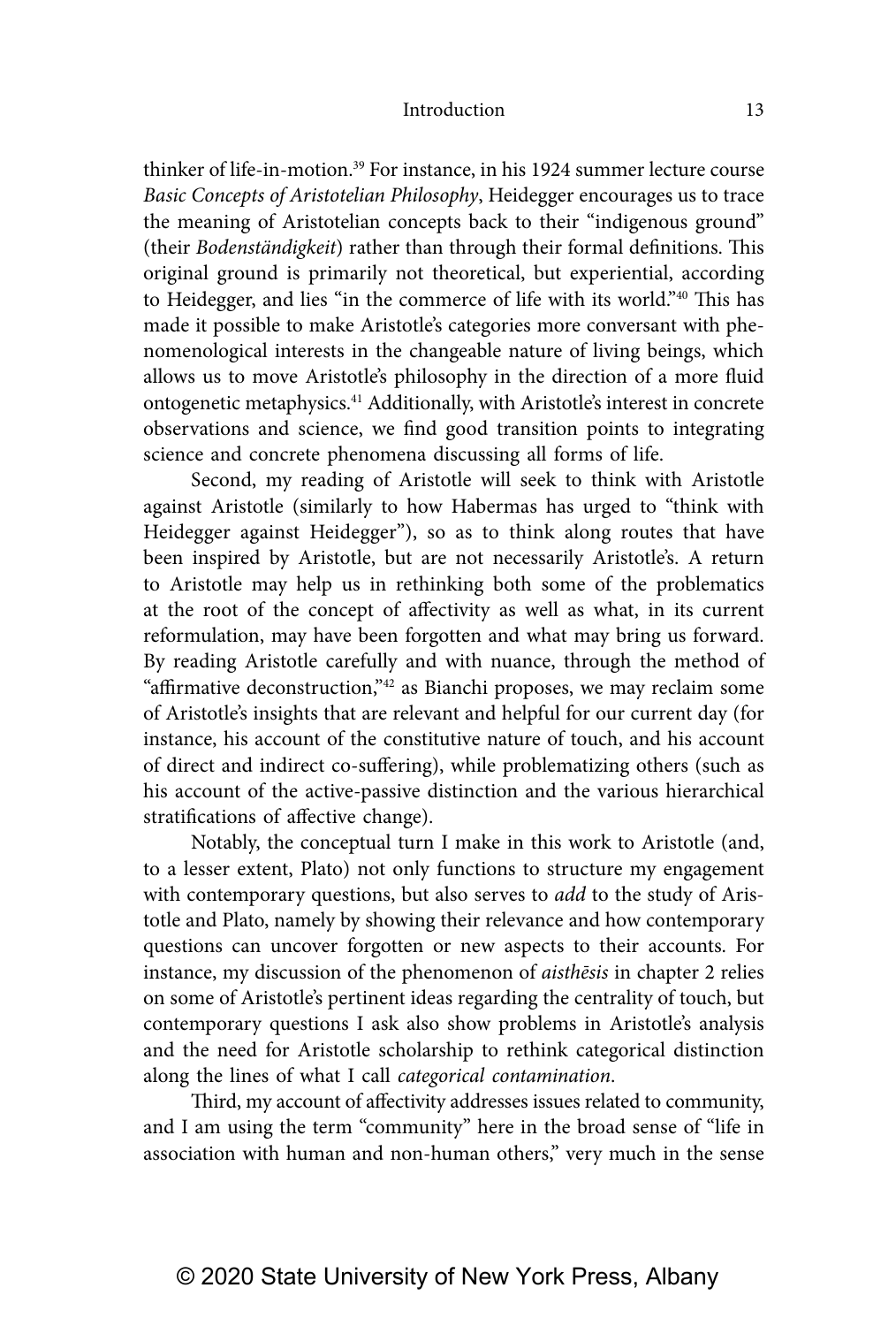of how ecology defines community: "a group of organisms growing or living together in natural conditions or occupying a specified area."43 To give fuller depth to this concept, Plato's and Aristotle's concepts of community (koinōneia) and the formation of a city-state (polis) are helpful, in particular because they access community not as an occurrence after the fact that individuals are constituted, but rather as a constitutive relational element of individuals' lives. As Aristotle writes, the polis holds logical and ontological priority over the family and the individual (Politics 1253a18). While I seek to highlight a broader sense of community than merely Aristotle's focus on the human community, and while I want to address the co-emergence of community and individuals rather than seeing the community as taking sole logical and ontological priority, I would like to hold on to Plato's and Aristotle's sense that individual life is dependent on communal life, and that we would do well to understand individual life as being informed by a broader communal form of life. In my view, Simondon's account of collectivity as it forms the individual (in the form of a preindividuated reality) helpfully complements my reading of community in Aristotle and Plato.<sup>44</sup>

Fourth, both Plato and Aristotle address issues of place, and since any discourse on community and affectivity will have to address place, their discourses on community and place-making are important. As Sallis writes in relation to the building of the city (polis) in logos in the Republic (369e): "the city involves not just an assembly of men, not just a community of associates (koinōnoi), but their assembly at a common dwelling place. The city is precisely this place where they live together."<sup>45</sup> Place here is not simply an external element to the community, but a constitutive element. As we see articulated in Plato's Republic, where the first two people to build the city engage the soil by cultivating and tilling it, "the constitution (politeia) of the city both determines and is determined by this location."46 Especially in chapter 3, I will address this issue of place-making and community and will invoke Plato to make my point. And, ultimately, in chapter 5, I will articulate that conceptualizing community and affectivity as emerging from a communal, mediating interface holds ethical and political implications, since it entails not only the ethical imperative of being attentive to the suffering of others, but the need to reconstitute the meaning and structure of ethics and politics.

As for its methodology with regard to science, when this book incorporates scientific discoveries into its train of thought, it does so by finding inspiration in Elizabeth Grosz's work, which seeks to integrate and connect